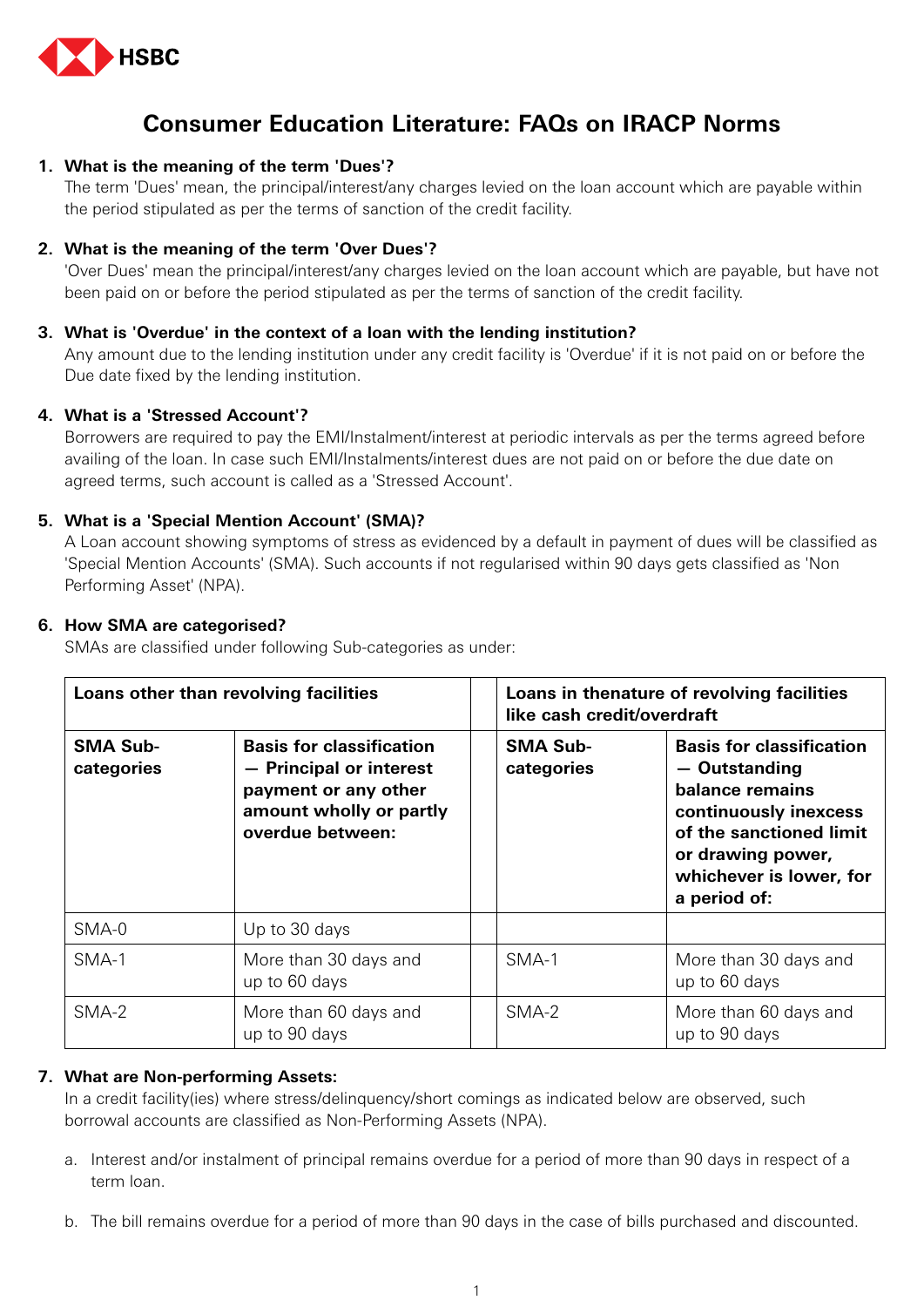- c. Agricultural Loans: The instalment of principal or interest thereon remains overdue for two crop seasons in respect of short duration crops, and remains overdue for one crop season in respect long duration crops.
- d. The account remains 'out of order' in respect of an Overdraft/Cash Credit (OD/CC) facility as under:
	- i. the outstanding balance in the CC/OD account remains continuously in excess of the sanctioned limit/drawing power for 90 days, or
	- ii. the outstanding balance in the CC/OD account is less than the sanctioned limit/drawing power but there are no credits continuously for 90 days, or the outstanding balance in the CC/OD account is less than the sanctioned limit/drawing power but credits are not enough to cover the interest debited during the 'previous 90 days period'.

 (**Note:** The 'Previous 90 days period' for determination of 'out of order' status of CC/OD account shall be inclusive of the day for which the day-end-process is being run by the lending institution.)

- e. An account where the regular/ad hoc credit limits have not been reviewed/renewed within 180 days from the due date/date of ad hoc sanction.
- f. Where Loans/Limits have been sanctioned against the Security of Stock & Book Debts, and, in such cases, if the position of such Stock & Book Debts is not submitted to the lenders to determine the Drawing Power, the outstanding in the account based on the Drawing Power calculated from Stock & Book Debts Statement older than three months would be deemed as 'irregular', and, if such irregularity exists for a continuous period of 90 days, the account will be classified as NPA.

# **8. Give Examples for classification of a loan as SMA-0, SMA-1, SMA-2 and NPA:**

#### 8.1 **In respect of accounts where EMI I Instalments are payable:**

 **Example:** If due date of a loan account is 31 March 2022, and full dues are not received before the lending institution runs the day-end process for this date, the date of overdue shall be 31 March 2022 and the account will be classified as SMAO as on 31.03.2022. If it continues to remain overdue, then this account shall get tagged as SMA-1 upon running day-end process on 30 April 2022 i.e. upon completion of 30 days of being continuously overdue. Accordingly, the date of SMA-1 classification for that account shall be 30 April 2022.

 Similarly, if the account continues to remain overdue, it shall get tagged as SMA-2 upon running day-end process on 30 May 2022 and if continues to remain overdue further, it shall get classified as NPA upon running day-end process on 29 June 2022.

# 8.2 **In respect of accounts in the nature of revolving facilities like cash credit/overdraft the account turns into an NPA when:**

 i) the outstanding balance in the CC/OD account remains continuously in excess of the sanctioned limit/drawing power for 90 days, or, ii) the outstanding balance in the CC/OD account is less than the sanctioned limit/drawing power but there are no credits continuously for 90 days, or the outstanding balance in the CC/OD account is less than the sanctioned limit/drawing power but credits are not enough to cover the interest debited during the 'previous 90 days period'.

 (**Note:** The 'Previous 90 days period' for determination of out of order' status of CC/OD account shall be inclusive of the day for which the day-end-process is being run by the lending institution).

#### 8.3 **Renewal Pending:**

Regular and ad hoc credit limits need to be reviewed/regularized not later than three months from the due date/date of ad hoc sanction. In case of constraints such as non-availability of financial statements and other data from the borrowers, the branch should furnish evidence to show that renewal/review of credit limits is already on and would be completed soon. In any case, delay beyond six months is not considered desirable as a general discipline. Hence, an account where the regular/ad hoc credit limits have not been reviewed/renewed within 180 days from the due date/date of ad hoc sanction will be treated as NPA.